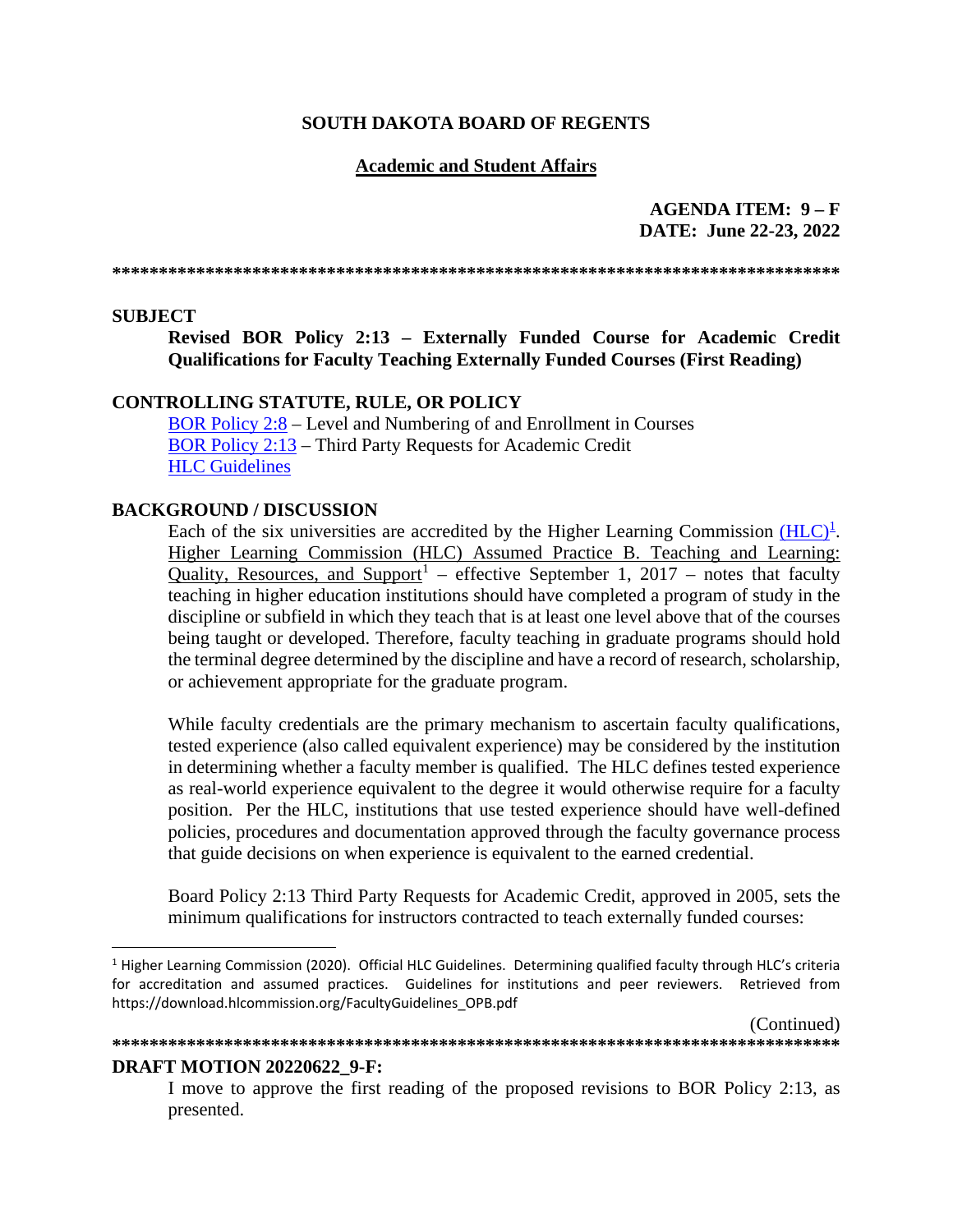Revised BOR Policy 2:13 June 22-23, 2022 Page 2 of 2

> • Faculty Qualifications. Instructors teaching graduate credit for externally funded courses at the 500-level must have a minimum of a master's degree in the discipline. For 600-900 level courses, instructors must have a minimum of the terminal degree in the discipline. In Education, instructors may instead possess a specialist degree.

> Board Policy 2:13 notes instructors teaching an externally funded course at the 500-level need only a master's degree, but that policy was approved in 2005 and has not been updated to reflect the more rigorous HLC guidelines on faculty qualifications enacted in 2017. This policy change reflects the more rigorous HLC guidelines.

Substantive changes in this policy include:

- 1. Title change to Externally Funded Courses for Academic Credit
- 2. Updating of the Purpose
- 3. Addition of the Definitions
- 4. Addition of Policy Statements
- 5. Language to reflect HLC Guidelines

#### **IMPACT AND RECOMMENDATION**

Board Policy 2:13 was evaluated by the Academic Affairs Council (AAC) in coordination with the HLC guidelines. BOR academic staff recommended the policy be revised to 1) reflect the HLC's requirement on required academic credentials for instructors contracted to teach externally funded courses, and 2) reference the alternative qualification of tested experience for highly qualified professionals who do not meet the educational requirement (see Attachment I and II).

Timeline for this policy revision is as follows:

- First Reading June 2022 BOR Meeting
- Second Reading August 2022 BOR Meeting
- Guidelines and/or Forms May/July 2022

BOR academic staff supports the changes as noted in Attachment I and II.

#### **ATTACHMENTS**

Attachment I – Revised BOR Policy 2:13 (With Track Changes) Attachment II – Revised BOR Policy 2:13 (Clean Copy/Without Track Changes)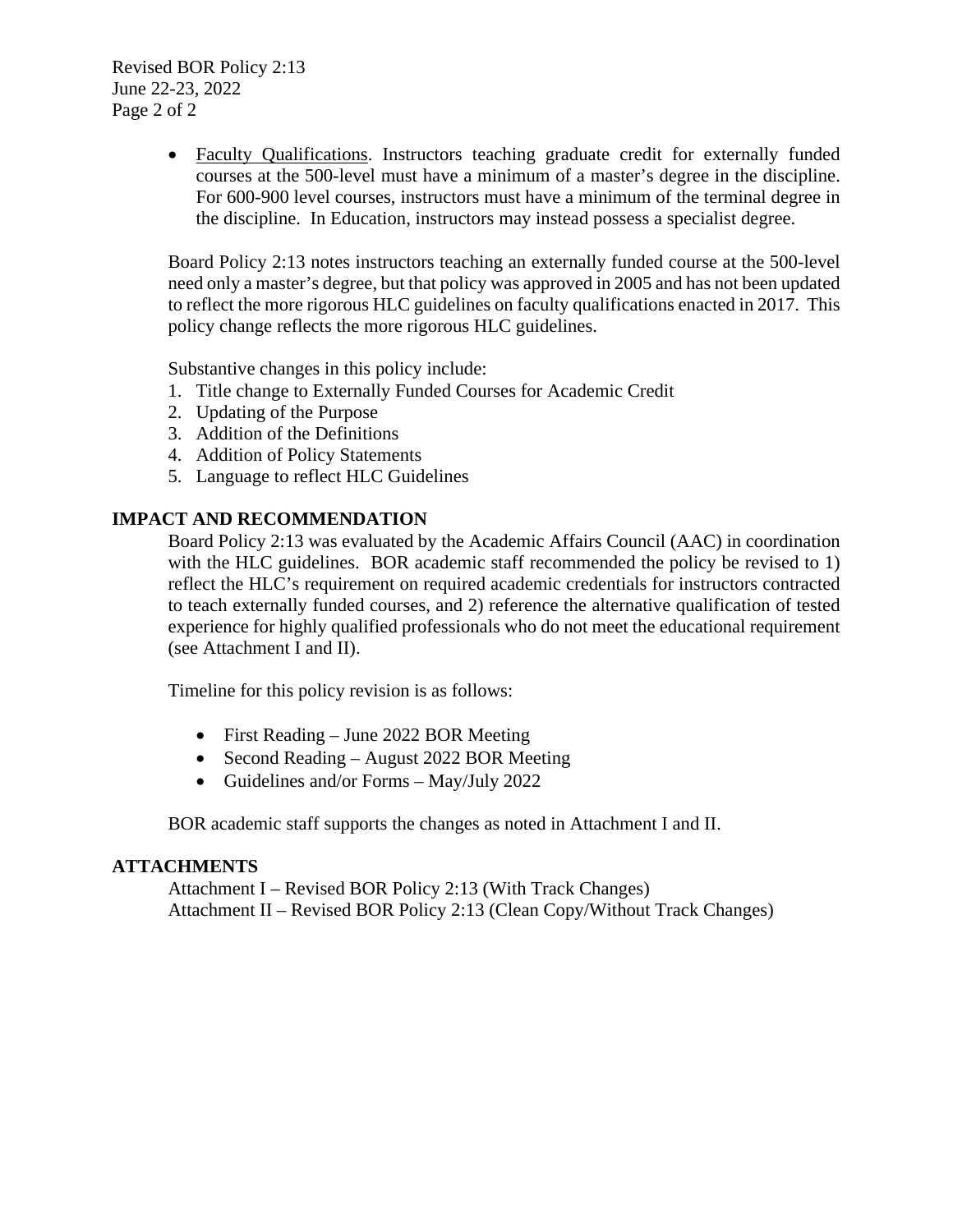# **SOUTH DAKOTA BOARD OF REGENTS**

# **Policy Manual**

**SUBJECT:** Third Party Requests for Academic CreditExternally Funded Courses for Academic Credit

#### **NUMBER:** 2:13

#### **A. PURPOSE**

The Regental system is committed to (1) providing courses for academic credit that are of a consistently high quality and (2) complying with the standards defined by the institutional accreditor.

Therefore, each University has established expectations and standards associated with teaching courses for academic credit within the Regental system. Most of the university courses are taught by members of the academic faculty. Other approved faculty may teach credit-bearing classes in accordance with the provisions of this policy.

Universities are authorized to receive and evaluate requests from groups, governmental agencies, businesses, associations, and other entities for academic credit for workshops and conferences. This includes Regental campus entities financed by grant funds. Refer to BOR policies 5:5, 5:5:3, and 5:17 for information on tuition, fees, and use of the Special Externally Funded Tuition Rate.

## **B. DEFINITIONS**

- **1. Board of Regents:** Defined as the constitutional body responsible for governing the Unified System of Public Higher Education in South Dakota, which encompasses its supervision, coordination, management, and regulation. Board of Regents Policy 1:0, 1:1 and SDCL § 13-49 through § 13-53 provides the authority to govern academic programming.
- **2. Institutional Accreditor**: The six public universities are accredited by the Higher Learning Commission.
- **3. Institution**: Defined as one of the six (6) universities: Black Hills State University, Dakota State University, Northern State University, South Dakota School of Mines and Technology, South Dakota State University, and University of South Dakota.
- **4. Instructor:** The individual listed in the student information system as the instructor for a course.
- **5. Third Party:** An independent employer or agency outside of the Regental system.

## **C. POLICY STATEMENTS**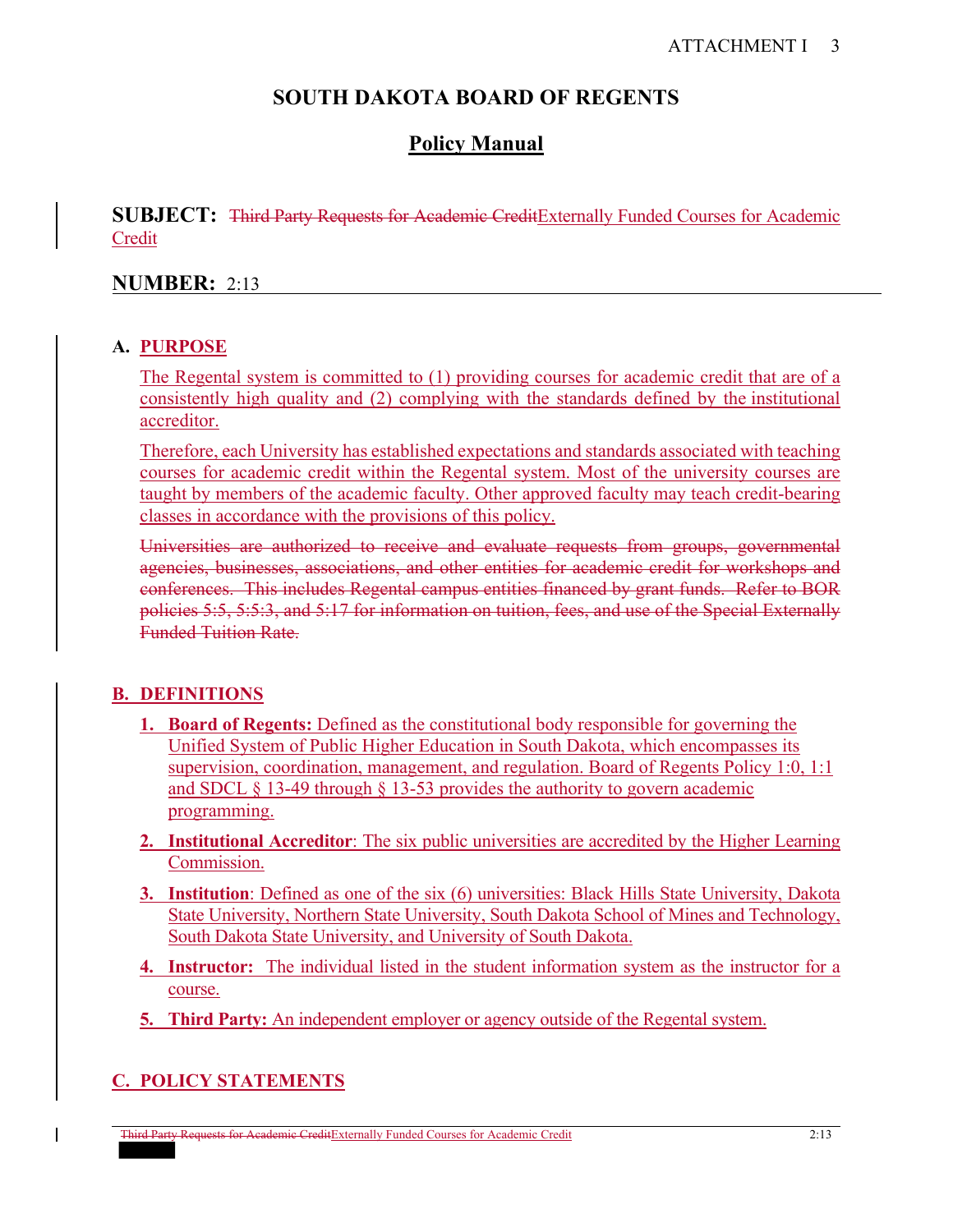# **1. Governance:**

- 1.1. Board of Regents Policy 1:0, 1:1 and SDCL § 13-49 through § 13-53 provides the authority to govern academic programming and tuition and fees.
- 1.2. The Board of Regents governs externally funded courses and approves the tuition and fees assigned in accordance with Board policy.
- 1.3. BOR policies 5:5, 5:5:3, and 5:17 govern tuition, fees, and use of the Special Externally Funded Tuition Rate.
- 1.4. Universities are authorized to receive and evaluate requests from groups, governmental agencies, businesses, associations, and other entities for academic credit for workshops and conferences. This includes Regental campus entities financed by grant funds

# **D. COURSE EXPECTATIONS**

Institutions are required to follow the requirements of the institution accreditor, AAC guidelines, and BOR policies, and student information system requirements.

#### **1. Courses**

## **2.1.Course Prefix**

The prefix is determined by the discipline of the course. Universities shall use only the prefixes for which they are approved.

## **3.2.Course Level**

- 3.1.2.1. Courses may be offered at the undergraduate or graduate level. Refer to BOR policy 2:8 Levels and Numbering of and Enrollment in Courses for further information.
- 3.2.2.2. Readings, assignments, and evaluation standards shall make the course comparable to others at the same level within the university.

## **4.3.Course Numbers**

- 4.1.3.1. Undergraduate courses may only use the numbers for Workshops (193, 293, 393, or 493) or Special Topics (192, 292, 392, or 492). Refer to BOR policy 2:8 for further information. The university may limit workshop credit hours that apply to an associate or baccalaureate degree. The university will publish this limit.
- 4.2.3.2. Graduate courses developed by external groups may only use the 592 number for Special Topics or the 593 number for Workshops. University developed courses may only use the Special Topics numbers (592, 692, 792, or 892) or the Workshop numbers (593, 693, 793, or 893). For the limit on the number of Workshop credit hours that may apply to a graduate degree, refer to BOR policy 2:8.2.E.

# **5.4.Credit Hours**

The number of credit hours for each course depends on the course requirements. Workshops typically are 1 credit hour and Special Topics courses typically are 1 to 3 credit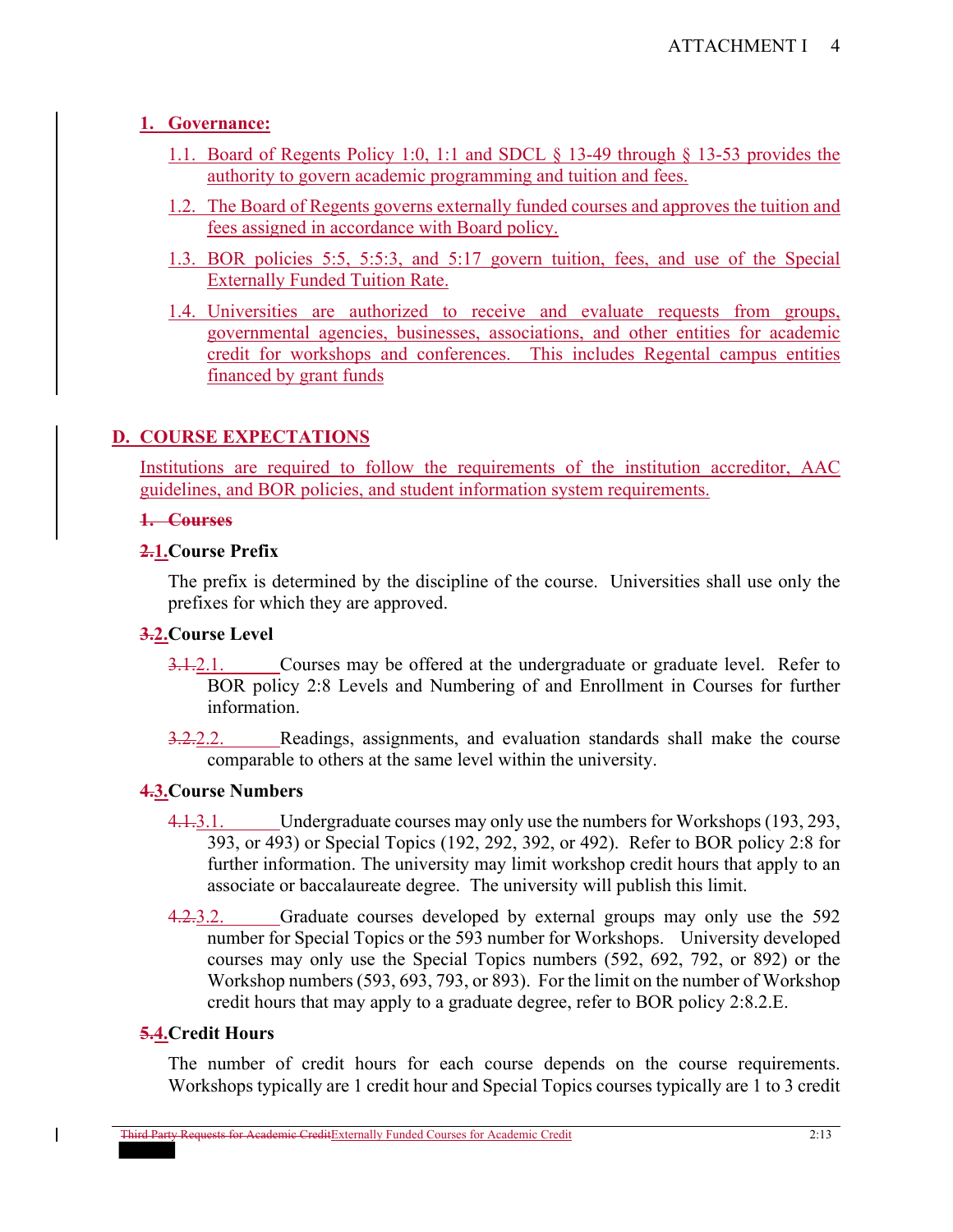hours. All courses offered for credit must involve a minimum of fifteen contact hours over three instructional days for each credit hour awarded.

#### **6.5.Course Approval Process**

- 6.1.5.1. The Third Party is responsible for submitting a copy of their proposed course syllabus to the university Vice President for Academic Affairs a minimum of 8 weeks (40 working days) prior to the start date of the course. The Vice President for Academic Affairs will designate the appropriate Dean and Department Chair to conduct the course review process.
- 6.2.5.2. If the Third Party wishes credit to be granted by more than one Regental university, s/he should contact the BOR Senior Administrator who will coordinate the course approval process in consultation with the university Vice Presidents for Academic Affairs.

#### **7.6.Site of Course Delivery**

- 7.1.6.1. Courses typically are delivered at an off campus of f-campus site.
- 7.2.6.2. If courses are offered on a Regental university campus, an agreement for use of facilities is required.
- 7.3.6.3. If courses are offered at a location other than a Regental university campus and do not utilize any university facilities, an agreement for use of university facilities is not required.
- 7.4.6.4. If a university entity is funded by a grant and the university indicated that use of facilities was a match, the entity may use facilities for offering an approved course without additional cost. An agreement for use of university facilities is not required.

# **B.E. FACULTY EXPECTATIONS**

#### **2. Faculty**

- **1. Qualifications for teaching undergraduate credit (100-499)** 
	- 1.1. The instructor must have a minimum of a master's degree in the discipline or a master's degree with 18 graduate hours in the discipline.
	- 1.2. An individual with the qualifications indicated in (1) above may serve as the Lead Instructor who supervises instructors delivering the course.

## **2. Qualifications for teaching graduate credit (500-899)**

- 2.1. For 500 level courses, the instructor must have a minimum of a master's degree in the discipline.
- 2.2.2.1. For 600 899 level courses, the instructor must have a minimum of the terminal degree in the discipline or meet the university's policy for tested experience. In Education, the instructor also may have a Specialist degree.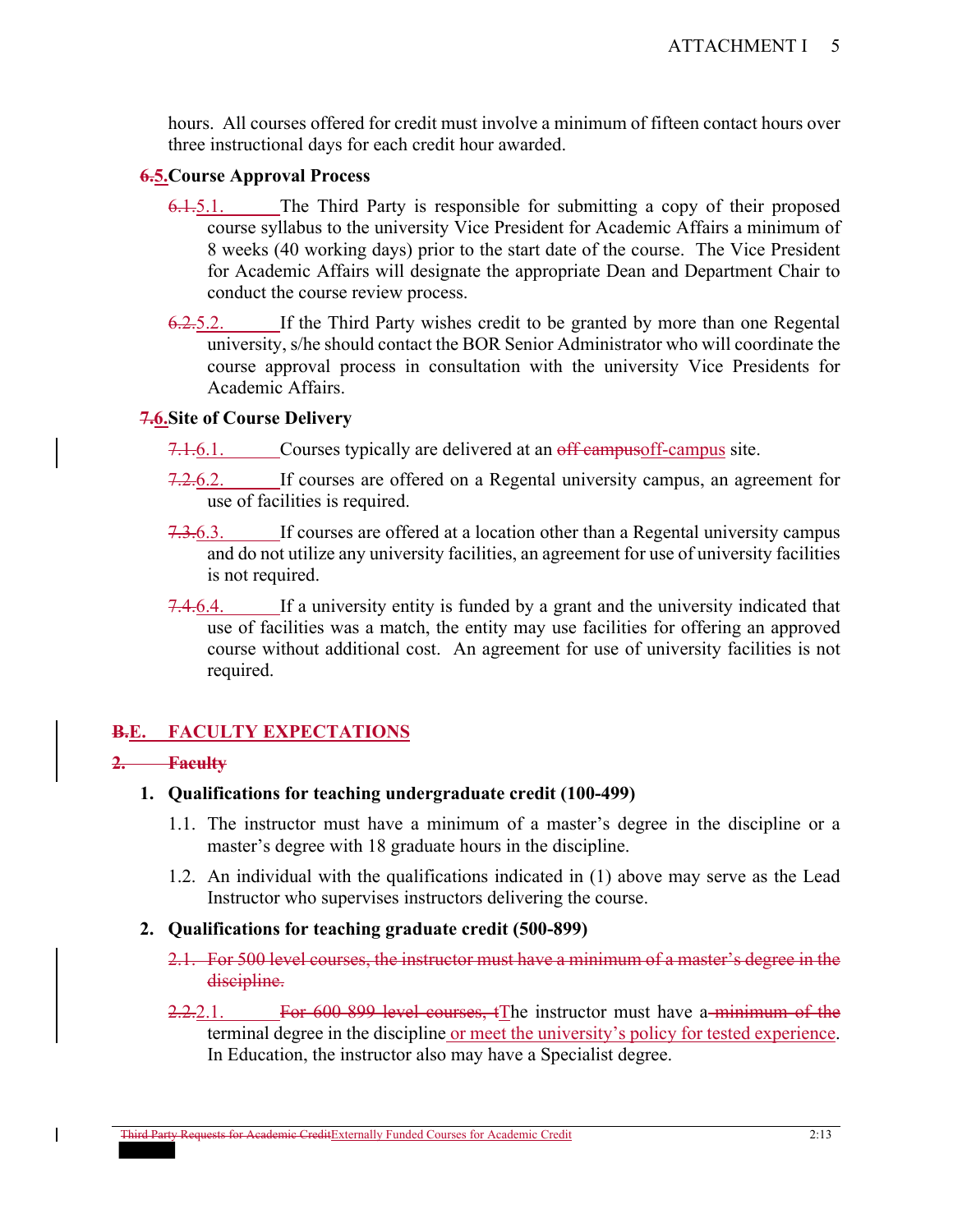2.3.2.2. With approval of the Vice President for Academic Affairs, an individual with the qualifications indicated in  $(2.1)$  and  $(2)$ -above may serve as the Lead Instructor who supervises instructors delivering the course.

## **3. Approval of Course Instructors**

- 3.1. Faculty not employed by the university must be approved by the university to serve as the course instructor.
- 3.2. A request for approval of a course instructor and a copy of his/her vita must accompany the proposed course syllabus submitted to the university Vice President for Academic Affairs.
- 3.3. Approval of a course instructor will be part of the process for review of the proposed course to be taught by the instructor.

#### **4. Compensation**

- 4.1. Faculty employed by the university must be compensated according to the current BOR agreement with the faculty union. Information may be obtained from the university Vice President for Academic Affairs.
- 4.2. The Third Party provides the compensation funds, including salary and benefits, to the university and the university pays the faculty member.
- 4.3. Faculty employed by the university may not donate their services for teaching the course to a Third Party.
- 4.4. The Third Party establishes compensation for course instructors who are employed by the Third Party and are not university faculty.

# **FORMS / APPENDICES:**

**None** 

# **SOURCE:**

BOR March 2005; July 2019 (Clerical); BOR August 2022.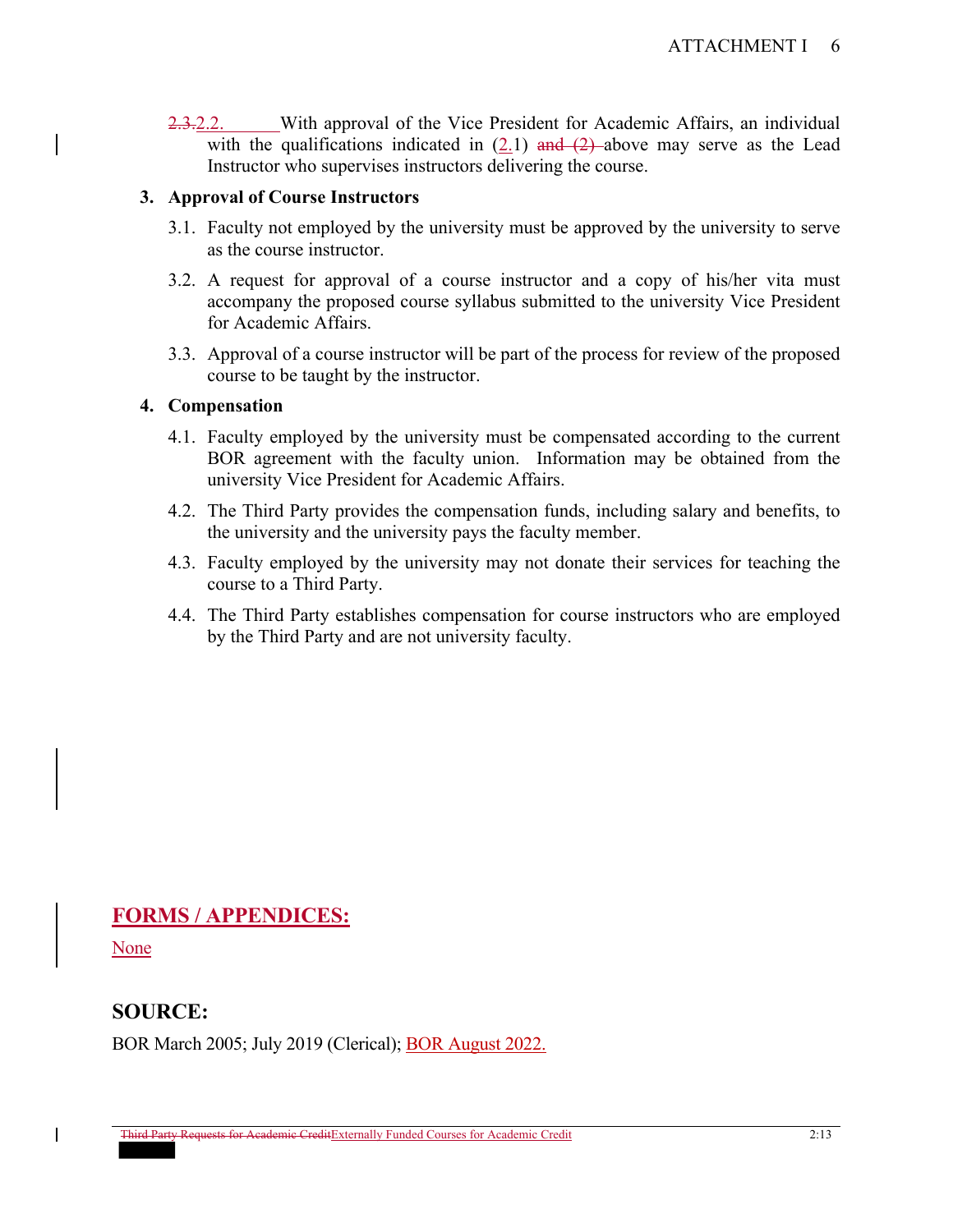# **SOUTH DAKOTA BOARD OF REGENTS**

# **Policy Manual**

**SUBJECT:** Externally Funded Courses for Academic Credit

# **NUMBER:** 2:13

# **A. PURPOSE**

The Regental system is committed to (1) providing courses for academic credit that are of a consistently high quality and (2) complying with the standards defined by the institutional accreditor.

Therefore, each University has established expectations and standards associated with teaching courses for academic credit within the Regental system. Most of the university courses are taught by members of the academic faculty. Other approved faculty may teach credit-bearing classes in accordance with the provisions of this policy.

## **B. DEFINITIONS**

- **1. Board of Regents:** Defined as the constitutional body responsible for governing the Unified System of Public Higher Education in South Dakota, which encompasses its supervision, coordination, management, and regulation. Board of Regents Policy 1:0, 1:1 and SDCL § 13-49 through § 13-53 provides the authority to govern academic programming.
- **2. Institutional Accreditor**: The six public universities are accredited by the Higher Learning Commission.
- **3. Institution**: Defined as one of the six (6) universities: Black Hills State University, Dakota State University, Northern State University, South Dakota School of Mines and Technology, South Dakota State University, and University of South Dakota.
- **4. Instructor:** The individual listed in the student information system as the instructor for a course.
- **5. Third Party:** An independent employer or agency outside of the Regental system.

# **C. POLICY STATEMENTS**

- **1.** Board of Regents Policy 1:0, 1:1 and SDCL § 13-49 through § 13-53 provides the authority to govern academic programming and tuition and fees.
- **2.** The Board of Regents governs externally funded courses and approves the tuition and fees assigned in accordance with Board policy.
- **3.** BOR policies 5:5, 5:5:3, and 5:17 govern tuition, fees, and use of the Special Externally Funded Tuition Rate.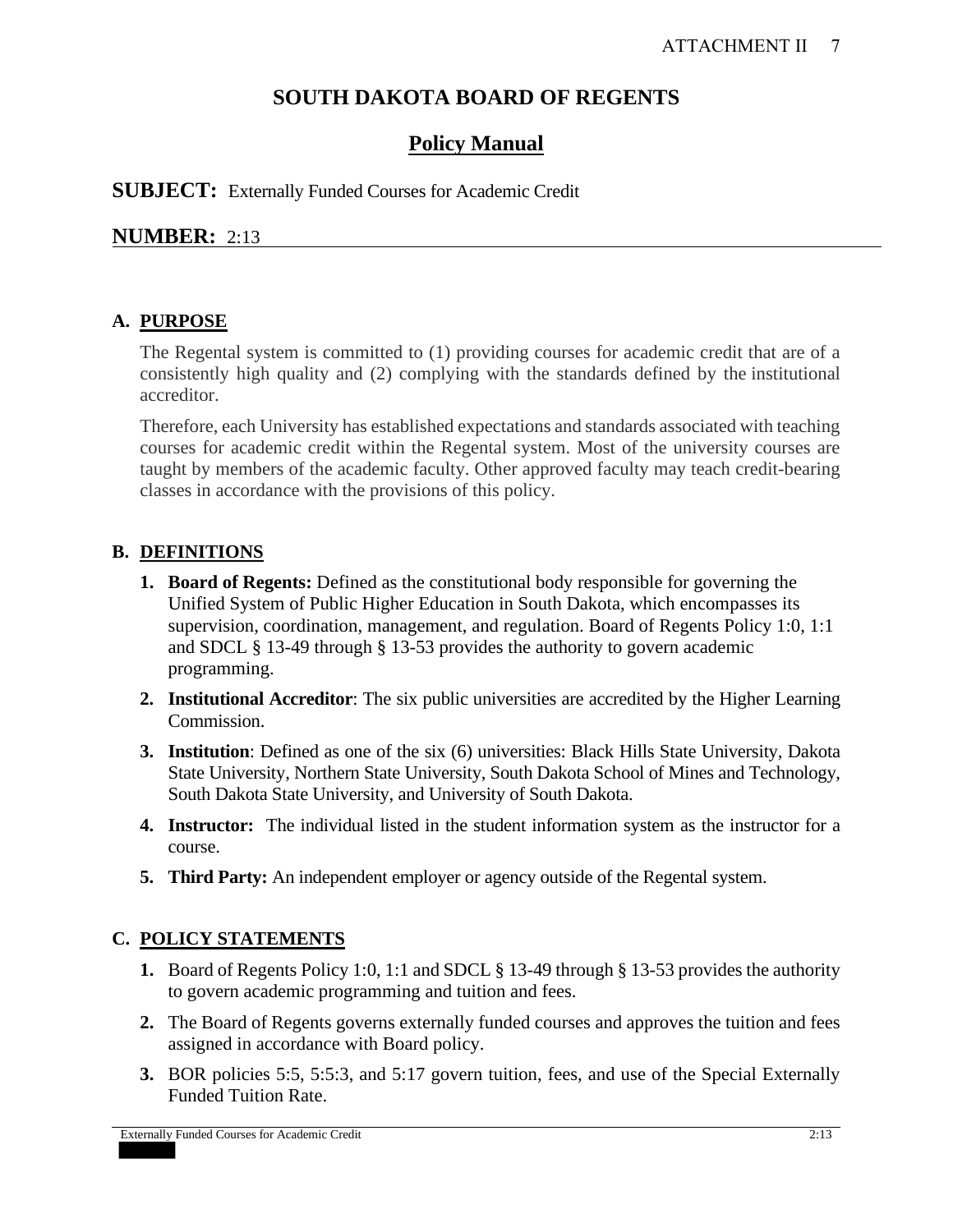**4.** Universities are authorized to receive and evaluate requests from groups, governmental agencies, businesses, associations, and other entities for academic credit for workshops and conferences. This includes Regental campus entities financed by grant funds

# **D. COURSE EXPECTATIONS**

Institutions are required to follow the requirements of the institution accreditor, AAC guidelines, and BOR policies, and student information system requirements.

## **1. Course Prefix**

The prefix is determined by the discipline of the course. Universities shall use only the prefixes for which they are approved.

## **2. Course Level**

- 2.1. Courses may be offered at the undergraduate or graduate level. Refer to BOR policy 2:8 Levels and Numbering of and Enrollment in Courses for further information.
- 2.2. Readings, assignments, and evaluation standards shall make the course comparable to others at the same level within the university.

# **3. Course Numbers**

- 3.1. Undergraduate courses may only use the numbers for Workshops (193, 293, 393, or 493) or Special Topics (192, 292, 392, or 492). Refer to BOR policy 2:8 for further information. The university may limit workshop credit hours that apply to an associate or baccalaureate degree. The university will publish this limit.
- 3.2. Graduate courses developed by external groups may only use the 592 number for Special Topics or the 593 number for Workshops. University developed courses may only use the Special Topics numbers (592, 692, 792, or 892) or the Workshop numbers (593, 693, 793, or 893). For the limit on the number of Workshop credit hours that may apply to a graduate degree, refer to BOR Policy 2:8.

# **4. Credit Hours**

The number of credit hours for each course depends on the course requirements. Workshops typically are 1 credit hour and Special Topics courses typically are 1 to 3 credit hours. All courses offered for credit must involve a minimum of fifteen contact hours over three instructional days for each credit hour awarded.

## **5. Course Approval Process**

- 5.1. The Third Party is responsible for submitting a copy of their proposed course syllabus to the university Vice President for Academic Affairs a minimum of 8 weeks (40 working days) prior to the start date of the course. The Vice President for Academic Affairs will designate the appropriate Dean and Department Chair to conduct the course review process.
- 5.2. If the Third Party wishes credit to be granted by more than one Regental university, s/he should contact the BOR Senior Administrator who will coordinate the course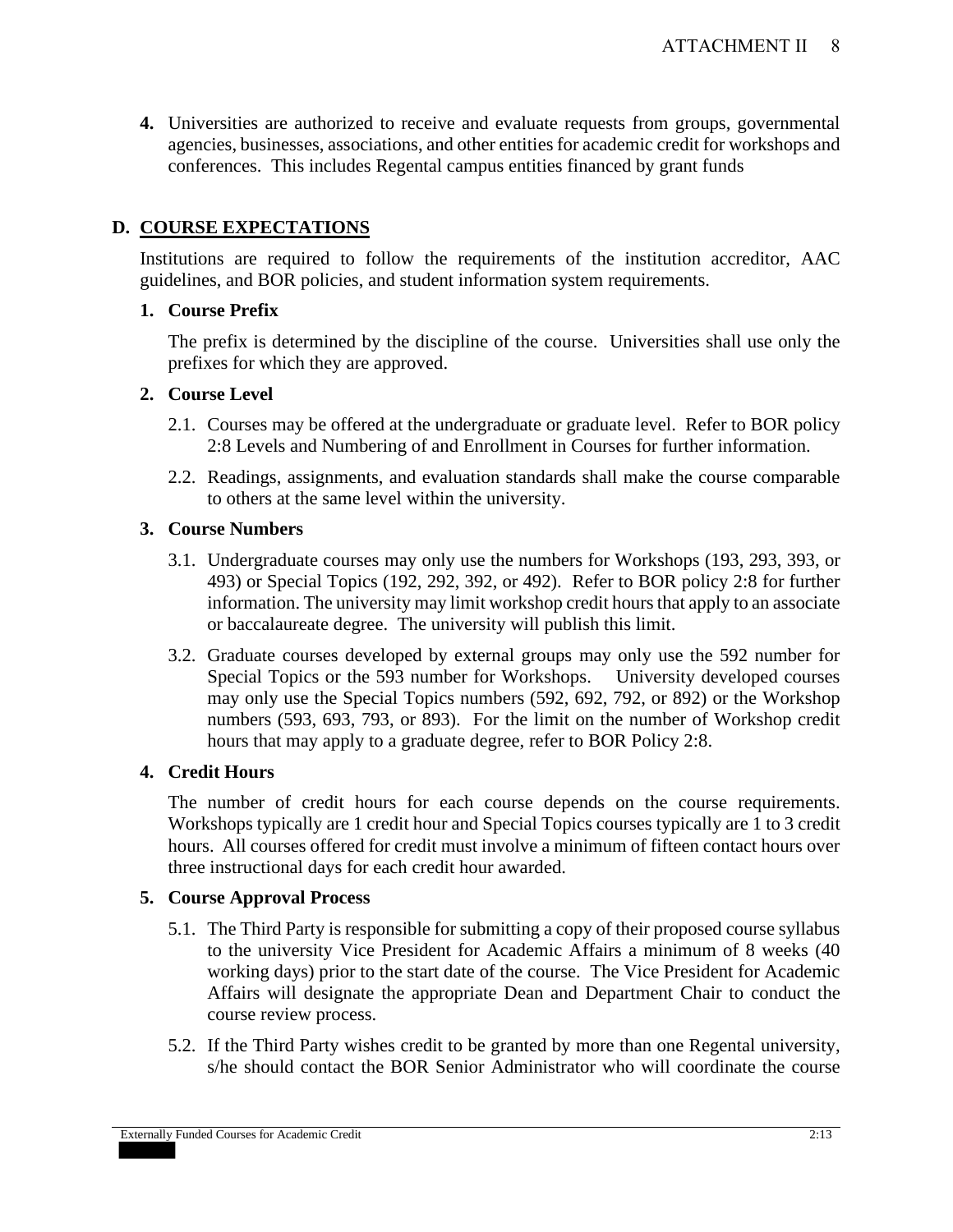approval process in consultation with the university Vice Presidents for Academic Affairs.

#### **6. Site of Course Delivery**

- 6.1. Courses typically are delivered at an off-campus site.
- 6.2. If courses are offered on a Regental university campus, an agreement for use of facilities is required.
- 6.3. If courses are offered at a location other than a Regental university campus and do not utilize any university facilities, an agreement for use of university facilities is not required.
- 6.4. If a university entity is funded by a grant and the university indicated that use of facilities was a match, the entity may use facilities for offering an approved course without additional cost. An agreement for use of university facilities is not required.

# **E. FACULTY EXPECTATIONS**

#### **1. Qualifications for teaching undergraduate credit (100-499)**

- 1.1. The instructor must have a minimum of a master's degree in the discipline or a master's degree with 18 graduate hours in the discipline.
- 1.2. An individual with the qualifications indicated in (1) above may serve as the Lead Instructor who supervises instructors delivering the course.

#### **2. Qualifications for teaching graduate credit (500-899)**

- 2.1. The instructor must have a terminal degree in the discipline or meet the university's policy for tested experience. In Education, the instructor also may have a specialist degree.
- 2.2. With approval of the vice president for academic affairs, an individual with the qualifications indicated in (2.1) above may serve as the Lead Instructor who supervises instructors delivering the course.

## **3. Approval of Course Instructors**

- 3.1. Faculty not employed by the university must be approved by the university to serve as the course instructor.
- 3.2. A request for approval of a course instructor and a copy of his/her vita must accompany the proposed course syllabus submitted to the university vice president for academic affairs.
- 3.3. Approval of a course instructor will be part of the process for review of the proposed course to be taught by the instructor.

#### **4. Compensation**

4.1. Faculty employed by the university must be compensated according to the current BOR agreement with the faculty union. Information may be obtained from the university vice president for academic affairs.